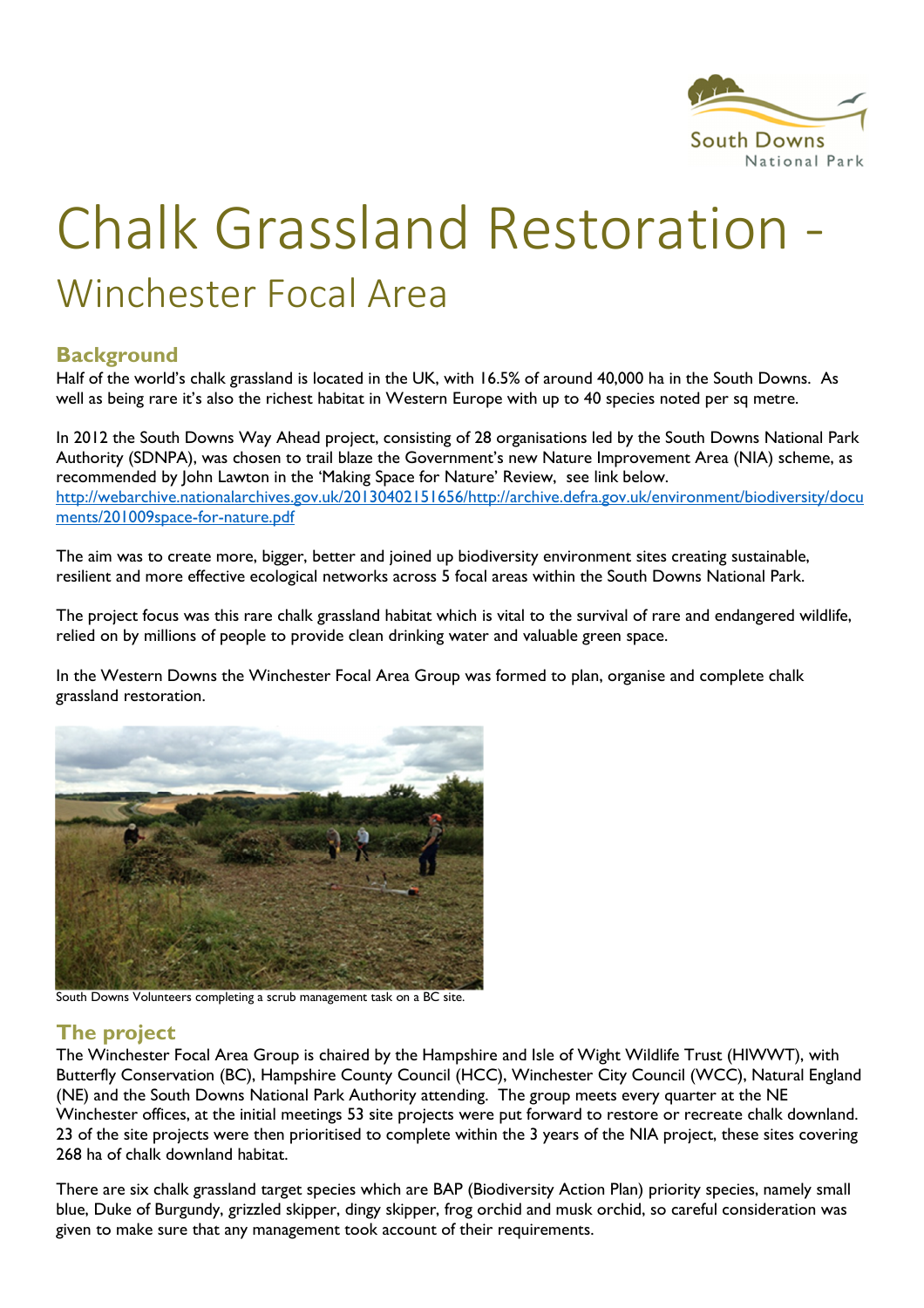The funding from NIA only contributed to a few of the prioritised site projects, so extra funding was applied for and granted to complete the 2 year Wild About Winchester Downs Project (WAWD) funded by the Biffa Award Landfill tax. Additional funding (amendments) were organised with NE and the landowners through HLS agreements as well as additional contributions from the landowners.

#### The outcome

Each partner took a lead role in managing the site projects as well as continuing management on the core SSSIs (Site of Special Scientific Interest) and SINCs (Site of Importance for Nature Conservation) sites. The management includes scrub management, water supply installation, fencing installation, wild flower establishment, completing wildlife and baseline surveys, and initiating grazing regimes.

Nine of the projects received funding from the NIA and WAWD projects to complete this management, 14 sites had the South Downs Volunteer Ranger Service volunteers completing chalk downland management (393 volunteer days), and with 5 receiving appropriate chalk grassland management advice only and one site gained funding from another funding stream.

For example, on an estate the core SINC site continued to receive the regular scrub management through volunteer tasks, with restoration taking place on the estate's 44 ha adjoining arable reversion fields, (the largest single South Downs NIA restoration). This included wild flower establishment, with the estate assisting with ground preparation for seed broadcasting, and fencing and water supply installation so a regular grazing regime could be set up. To promote the work completed and demonstrate good practice, two site visits to this estate have taken place, firstly with the Danish Government who were very interested in landscape scale wildlife friendly farming approach and a Landscapes for Life tour for the National AONB Conference.

The scrub management enhanced and increased the chalk grassland habitat and with grazing regimes in place it makes sure that this is then maintained and only selected scrub is allowed to develop, as scrub is an important habitat within the chalk downland habitat providing shelter, nesting and food sources for a variety of wildlife.

The target butterfly species were recorded across the sites, with grizzled skipper and small blue butterfly noted on two of the sites where they had not been previously recorded. The management recommendations for frog orchid and musk orchid is short or cropped grass on chalk soils so with the scrub management completed and grazing regime in place it should provide the right habitat conditions for these and other orchid species.

A major outcome was the engagement and working relationships formed with new landowners including a hobby farmer, golf course, telecommunications company, a water utility company as well as the BC, HCC and HIWWT sites. These engagements were initiated by the aim to join up the chalk grassland sites by creating stepping stone and buffer (adjoining) sites.





South Downs Volunteers completing a baseline chalk grassland survey and a Duke of Burgundy butterfly.

## The future

For each site project there is an ongoing maintenance programme, with two of the sites developing bespoke management plans. Volunteer tasks will also continue where required so management on sites will not cease just because the funding has stopped.

The Winchester Focal Area Group will also continue to meet with future projects planned to complete further management on the prioritised and other sites but also to investigate other opportunities, eg. potential sites between the Winchester Focal Area and the next area at Harting.